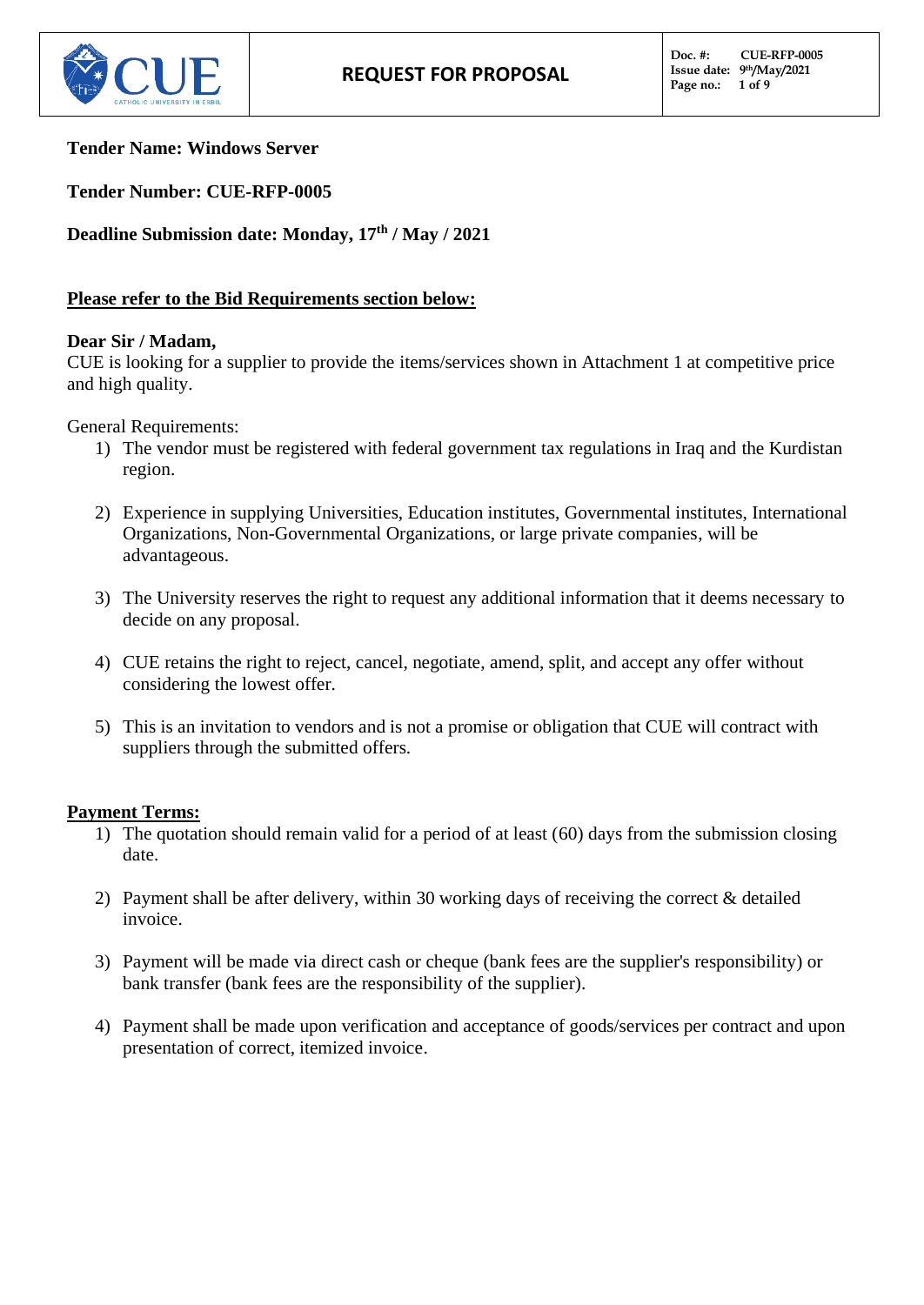

### **Requested Information**

The submission must include:

- Full legal address and contact details of the company
- Name of company's official owner and copy of his/her ID.
- Copy of company registration certificate.
- Evidence of previous similar works implementation, if any.
- Bank account information if available.
- The vendor must read, sign  $\&$  stamp the Attachment (2) related to SUPPLIER CODE OF CONDUCT.

### **Bid Requirements:**

Offers that do not meet the following will be automatically rejected regardless of price:

- 1. Offers must be received before the stated deadline **Monday**,  $17^{\text{th}}$  / May / 2021.
- 2. Offers must include all information requested above.
- 3. Offers must include photos/Videos/Samples of the provided items by the vendor according to the request.
- 4. Unit prices must be provided for all line items. Offers that only include totals will be rejected.
- 5. Bids that include mistakes in calculations within the Bill of Quantities will be excluded from the competition.
- 6. The bid must be submitted to CUE in a sealed and stamped envelope. Any missing documents may cause the entire offer to be rejected.
- 7. Offers must be clean & clear from any mistake, corrections, or deletions.
- 8. Offers must be complete, signed on a clear date, and stamped on all pages and attachments.
- 9. Bidders are not permitted to alter the offer or proposal after the closing date. However, any bidder may be requested to clarify an aspect of an offer or proposal in writing, but a change in the substance or price of the offer or proposal may not be sought, offered or permitted.
- 10. Supplying the items will be through a contract that will be signed with the successful bidder.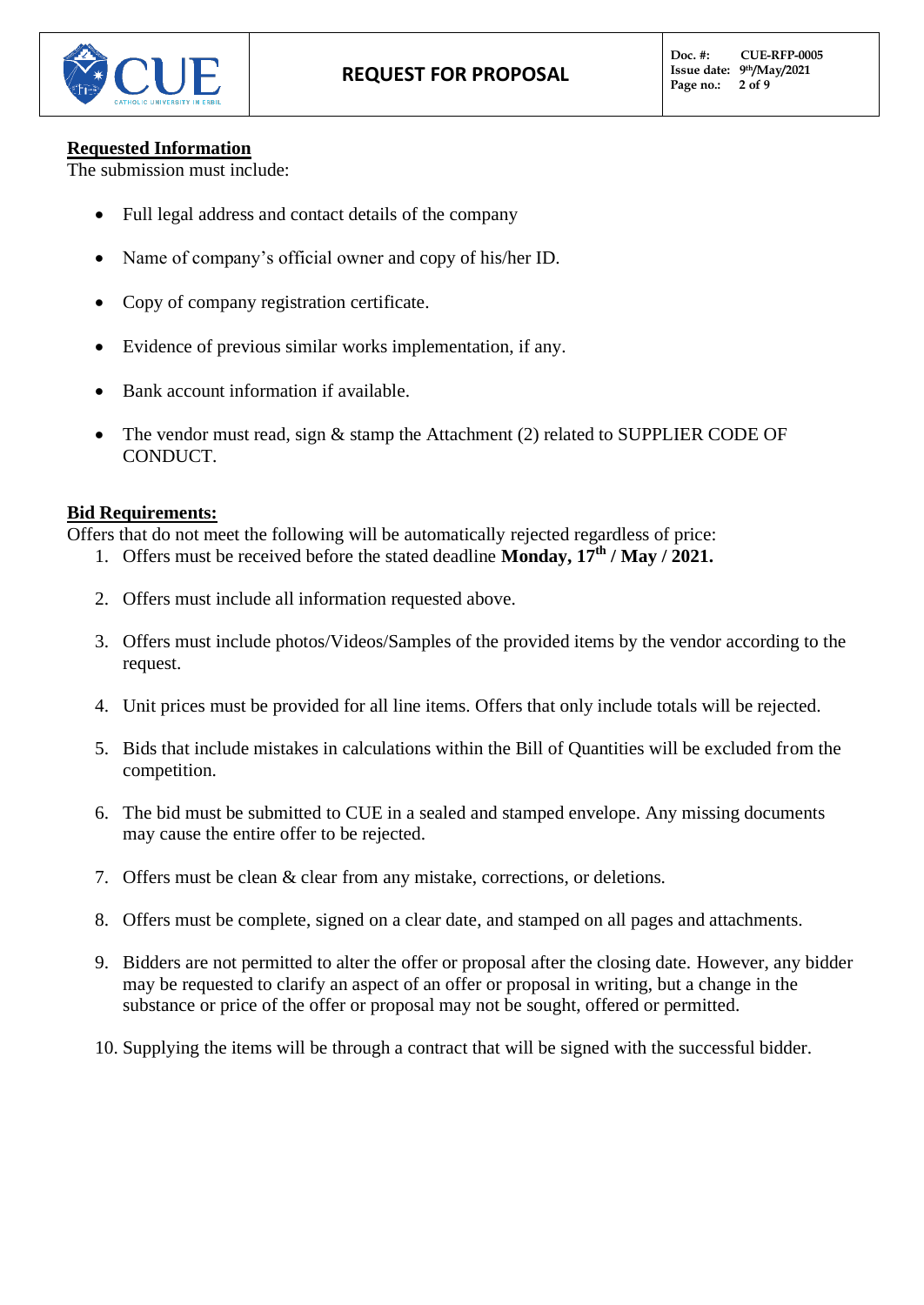

## **Delivery Instructions:**

All bids should reach CUE on **(Monday, 17 th / May / 2021)**

- 1- Submitted bids must be complete, stamped, and signed in a sealed and stamped envelope.
- 2- Bids should be delivered by hand to CUE Reception
- 3- CUE location: Erbil, Ankawa, 189 District, Baherka new road near Majdal Hotel and Gratus Hotel.

# **Contact information**

For any further information, please contact CUE through the following:

- 1- Email address: [procurement@cue.edu.krd.](mailto:procurement@cue.edu.krd)
- 2- Mobile no.: +9647507314903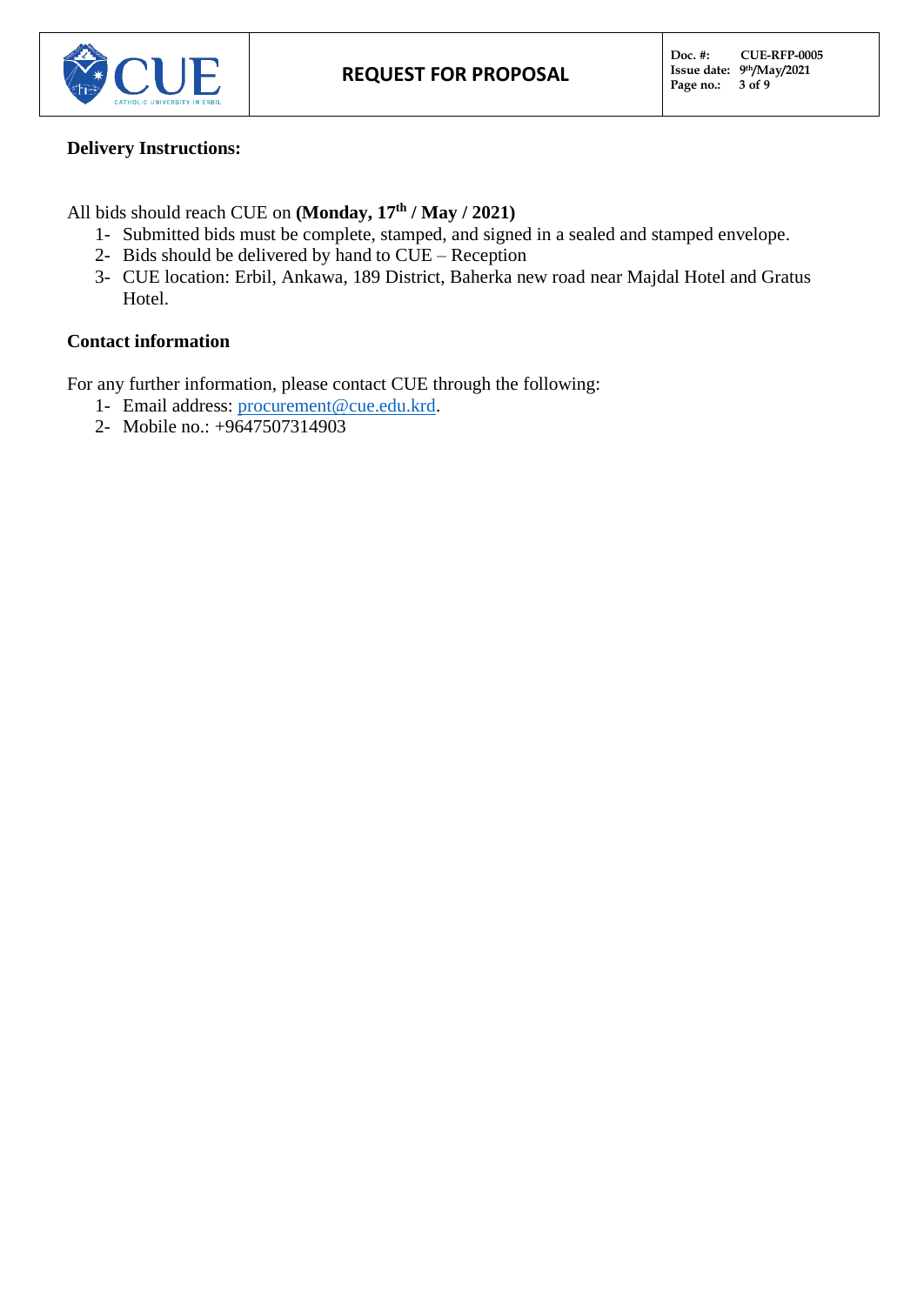

### **Company information**

Company name:

Legal address:

Telephone Number:

Company website:

Company registration number:

Authorized manager's Name:

Authorized manager's email:

Authorized manager's Mobile no.:

Other information:

Please indicate here below the number and title of the attachments you provide as evidence for the similar implemented works.

Full name of the authorized person:

Position:

Mobile no.:

Email address:

Date:

Signature and Stamp: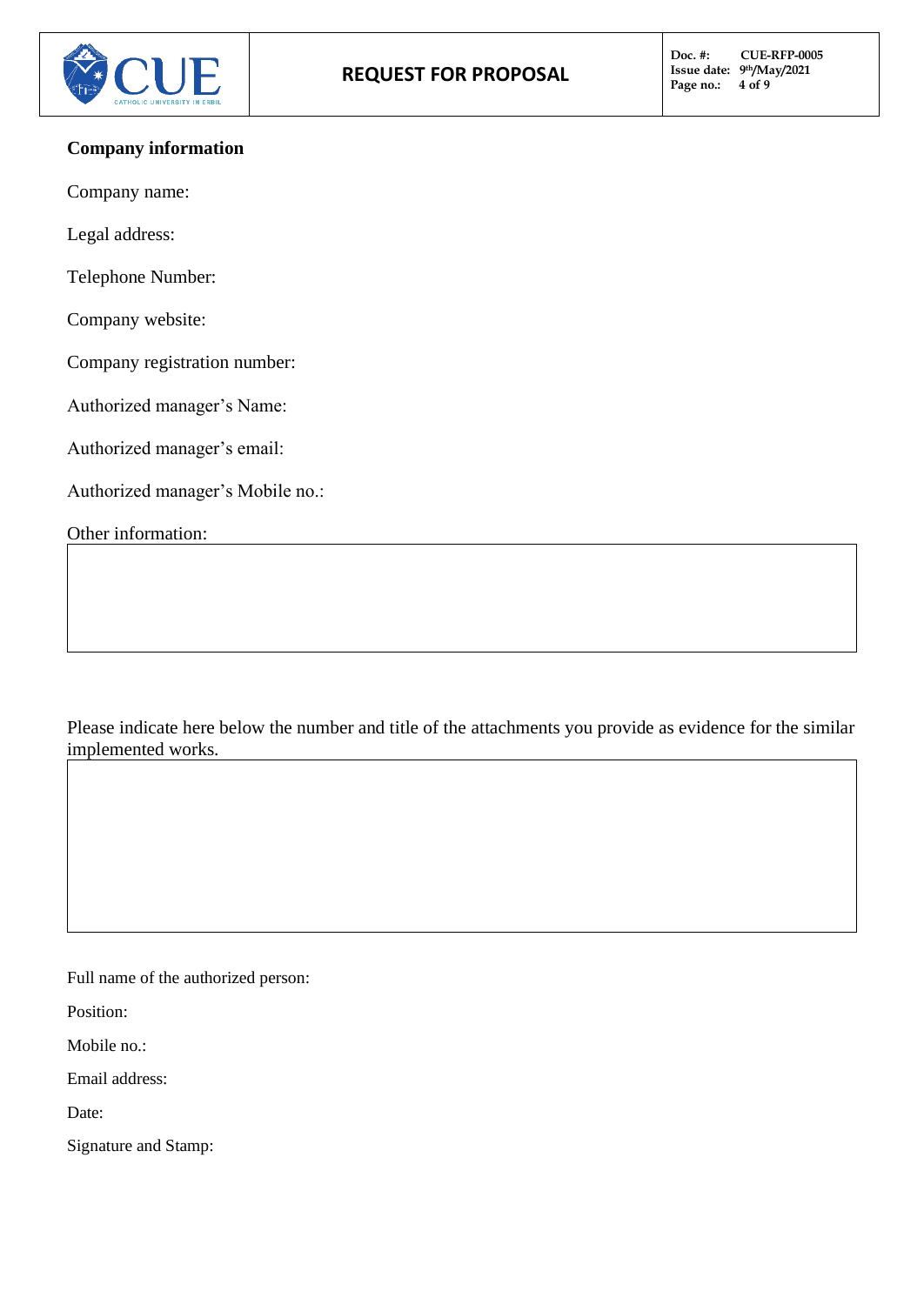

# **Attachment 1**

### **Offered Prices Document**

Please fill the below table:

| No.            | Item name                                                           | Description                                                                      | <b>UOM</b> | <b>QTY</b> | Unit<br>price | Total<br>price | Comments<br>and    | Expected<br>time of |
|----------------|---------------------------------------------------------------------|----------------------------------------------------------------------------------|------------|------------|---------------|----------------|--------------------|---------------------|
|                |                                                                     |                                                                                  |            |            |               |                | Warranty<br>clause | delivery            |
| 1              | Windows<br>server<br><b>Stander</b><br>2019<br>Installation<br>disc | Perpetual license -<br>WinSvrSTDCore<br>2019 OLP 16Lic<br>NL Gov<br>CoreLic      | piece      | 1          |               |                |                    |                     |
| $\overline{2}$ | windows<br>server<br>datacenter<br>2019<br>Installation<br>disc     | Perpetual license -<br>WinSvrDCCore<br>2019 SNGL OLP<br>16Lic NL<br>CoreLic Qlfd | piece      | 1          |               |                |                    |                     |

 **Grand Total:** 

Offer validity duration:

Any other remarks:

Full name of the authorized person:

Position:

Mobile no.:

Email address:

Date:

Signature and Stamp: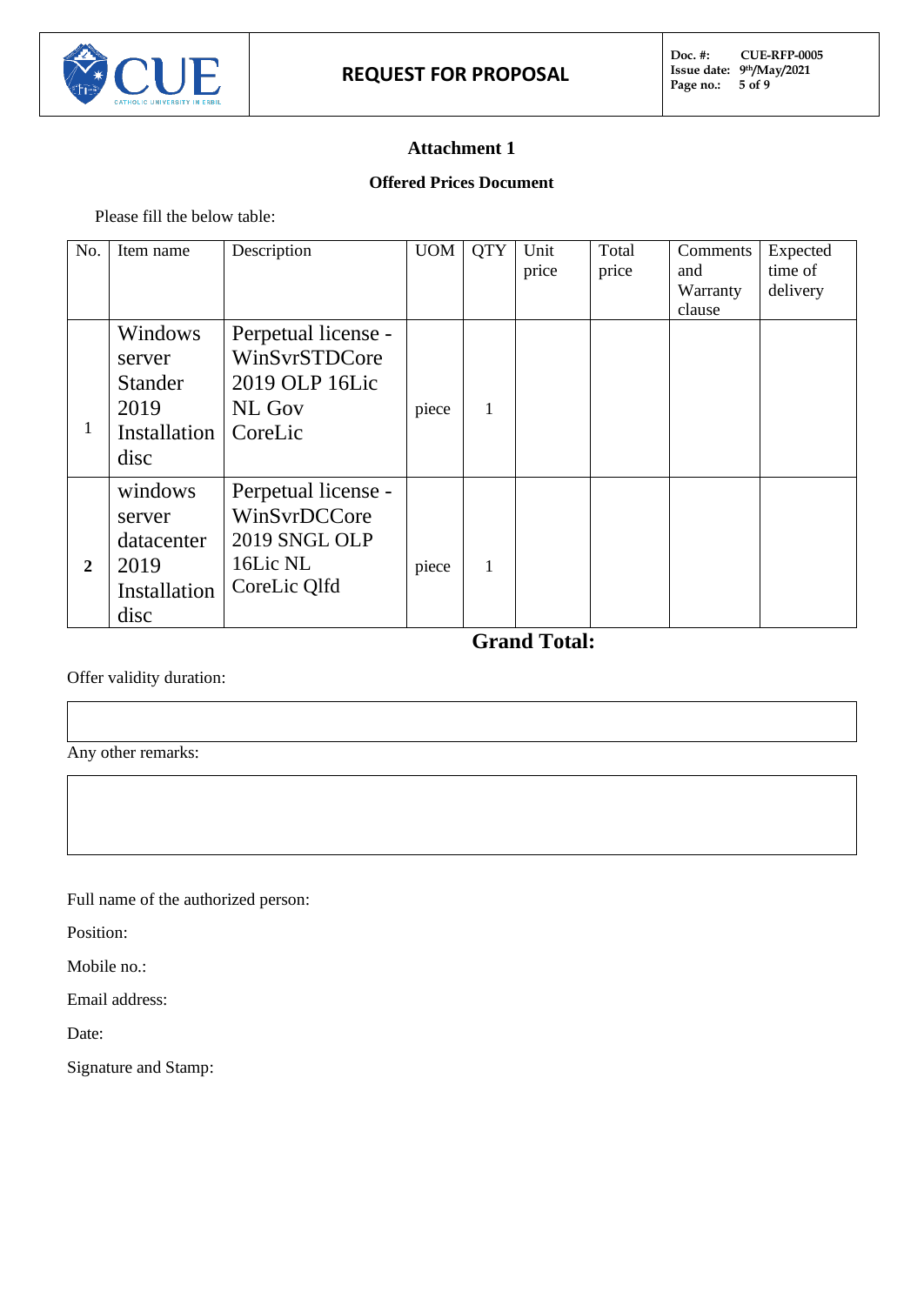**Doc. #: CUE-RFP-0005 Issue date: 9 th/May/2021 Page no.: 6 of 9**



### **Attachment 2**

#### **Supplier Code of Conduct**

**At Catholic University in Erbil, we believe acting ethically and responsibly is not only the right thing to do but will also lead to better execution of our responsibilities. CUE has adapted UN's Supplier Code of Conduct to clarify our global expectations in the areas of work integrity, respect for fundamental human rights, social justice, and human dignity, and respect for the equal rights of men and women serves as overarching values to which suppliers of goods and services to the CUE are expected to adhere.** 

#### 1. Scope of Application

The provisions of this Code of Conduct set forth the CUE's expectations for all suppliers that are registered with the CUE or with whom it does business. The CUE expects that these principles apply to suppliers and their employees, parent, subsidiary or affiliate entities, and subcontractors. The CUE expects suppliers to ensure that this Code of Conduct is communicated to their employees, parent, subsidiary and affiliated entities as well as any subcontractors and that it is done in the local language and in a manner that is understood by all.

#### 2. Continuous Improvement

The provisions as set forth in this Code of Conduct provide the minimum standards expected of suppliers to the CUE. The CUE expects suppliers to strive to exceed both international and industry best practices. The CUE also expects that its suppliers encourage and work with their own suppliers and subcontractors to ensure that they also strive to meet the principles of this Code of Conduct. The CUE recognizes that reaching some of the standards established in this Code of Conduct is a dynamic rather than static process and encourages suppliers to improve their workplace conditions accordingly continually.

3. Management, Monitoring and Evaluation

The CUE expects that suppliers, at a minimum, have established clear goals toward meeting the standards set forth in this Code of Conduct. The CUE expects that its suppliers will establish and maintain appropriate management systems related to the content of this Code of Conduct, and that they actively review, monitor and modify their management processes and business operations to ensure they align with the principles set forth in this Code of Conduct. Supplier participants in the Global Compact are strongly encouraged to operationalize its principles and to communicate their progress annually to stakeholders. The CUE may monitor that milestones have been set and management systems have been put in place to ensure that the principles set out in this Code of Conduct have been met and failure to do so may impact the future ability of a supplier to do business with the CUE. To review the progress of suppliers and subcontractors in implementing the Code of Conduct, the CUE may take various supporting initiatives, including requesting suppliers to commit to the Global Compact, to self-certify that they comply with the Code of Conduct and, in some cases, to conduct on site evaluations and inspections of supplier facilities and those of their subcontractors.

#### **Labor**

4. Freedom of Association and Collective Bargaining: CUE expects its suppliers to recognize the freely-exercised right of workers, without distinction, to organize, further and defend their interests and to bargain collectively, as well as to protect those workers from any action or other form of discrimination related to the exercise of their right to organize, to carry out trade union activities and to bargain collectively.

5. Forced or Compulsory Labor:

The CUE expects its suppliers to prohibit forced or compulsory labor in all its forms.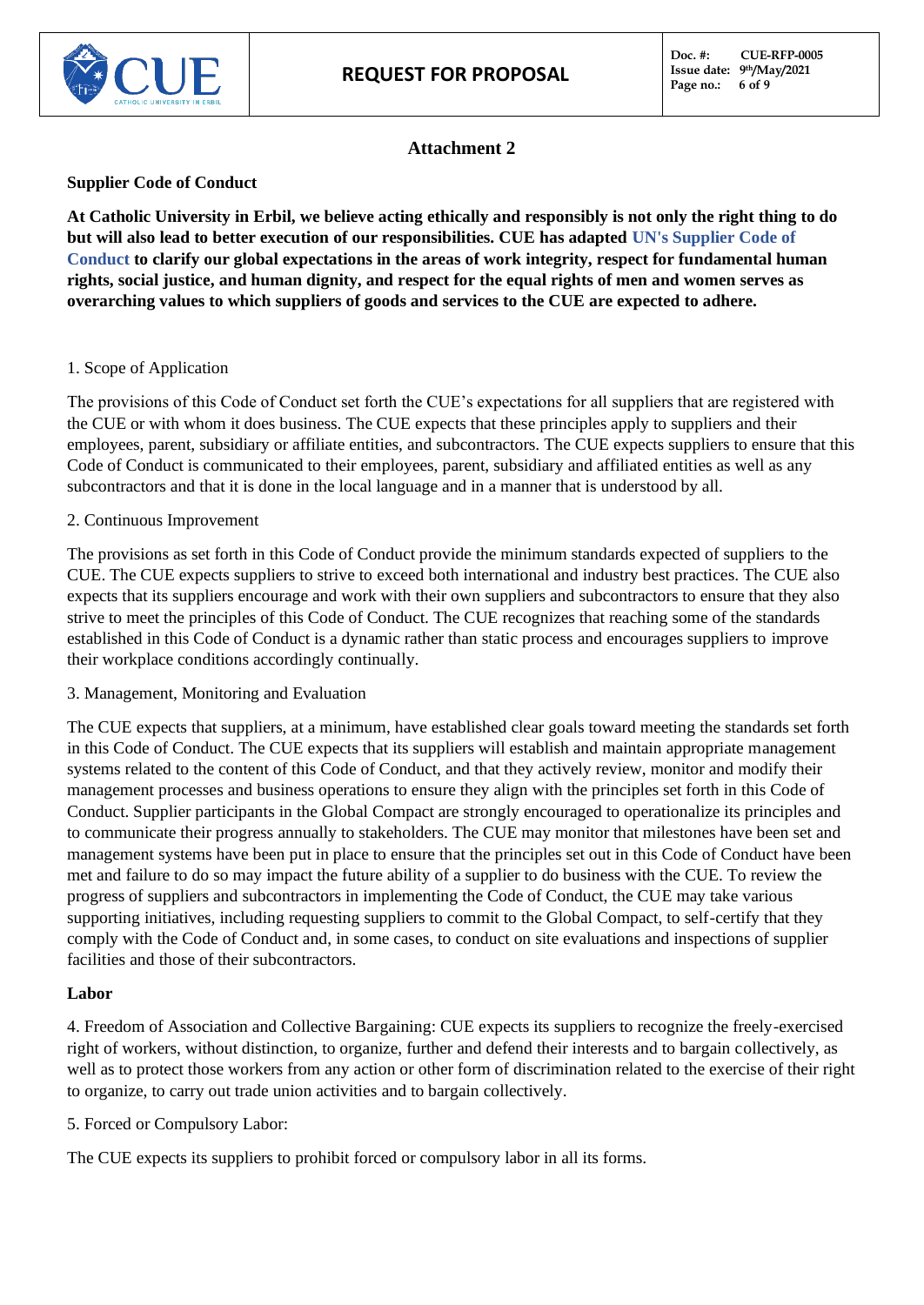

#### 6. Child Labor:

The CUE expects its suppliers not to employ: (a) children below 14 years of age or, if higher than that age, the minimum age of employment permitted by the law of the country or countries where the performance, in whole or in part, of a contract takes place, or the age of the end of compulsory schooling in that country or countries, whichever is higher; and (b) persons under the age of 18 for work that, by its nature or the circumstances in which it is carried out, is likely to harm the health, safety or morals of such persons.

#### 7. Discrimination:

The CUE expects its suppliers to ensure equality of opportunity and treatment in respect of employment and occupation without discrimination on the grounds of race, color, sex, religion, political opinion, national extraction or social origin and such other ground as may be recognized under the national law of the country or countries where the performance, in whole or in part, of a contract, takes place.

8. Wages, Working Hours, and Other Conditions of Work:

The CUE expects its suppliers to ensure the payment of wages in legal tender, at regular intervals no longer than one month, in full and directly to the workers concerned. Suppliers should keep an appropriate record of such payments. Deductions from wages are permitted only under conditions and to the extent prescribed by the applicable law, regulations, or collective agreement, and suppliers should inform the workers concerned of such deductions at the time of each payment. The wages, hours of work, and other work conditions provided by suppliers should be not less favorable than the best conditions prevailing locally for work of the same character performed in the trade or industry concerned in the area where work is carried out.

### 9. Health and Safety

The CUE expects its suppliers to ensure, so far as is reasonably practicable, that: (a) the workplaces, machinery, equipment and processes under their control are safe and without health risk; (b) the chemical, physical and biological substances and agents under their control are without health risk when the appropriate measures of protection are taken; and (c) where necessary, adequate protective clothing and protective equipment are provided to prevent, so far as is reasonably practicable, risk of accidents or of adverse effects to health.

## **HUMAN RIGHTS**

## 10. Human Rights:

The CUE expects its suppliers to support and respect the protection of internationally proclaimed human rights and to ensure that they are not complicit in human rights abuses.

11. Harassment, Harsh or Inhumane Treatment

The CUE expects its suppliers to create and maintain an environment that treats all employees with dignity and respect and will not use any threats of violence, sexual exploitation or abuse, verbal or psychological harassment or abuse. No harsh or inhumane treatment, coercion, or corporal punishment of any kind is tolerated, nor is there to be the threat of any such treatment.

#### 12. Mines:

The CUE expects its suppliers not to engage in the sale or manufacture of anti-personnel mines or components utilized in the manufacture of anti-personnel mines.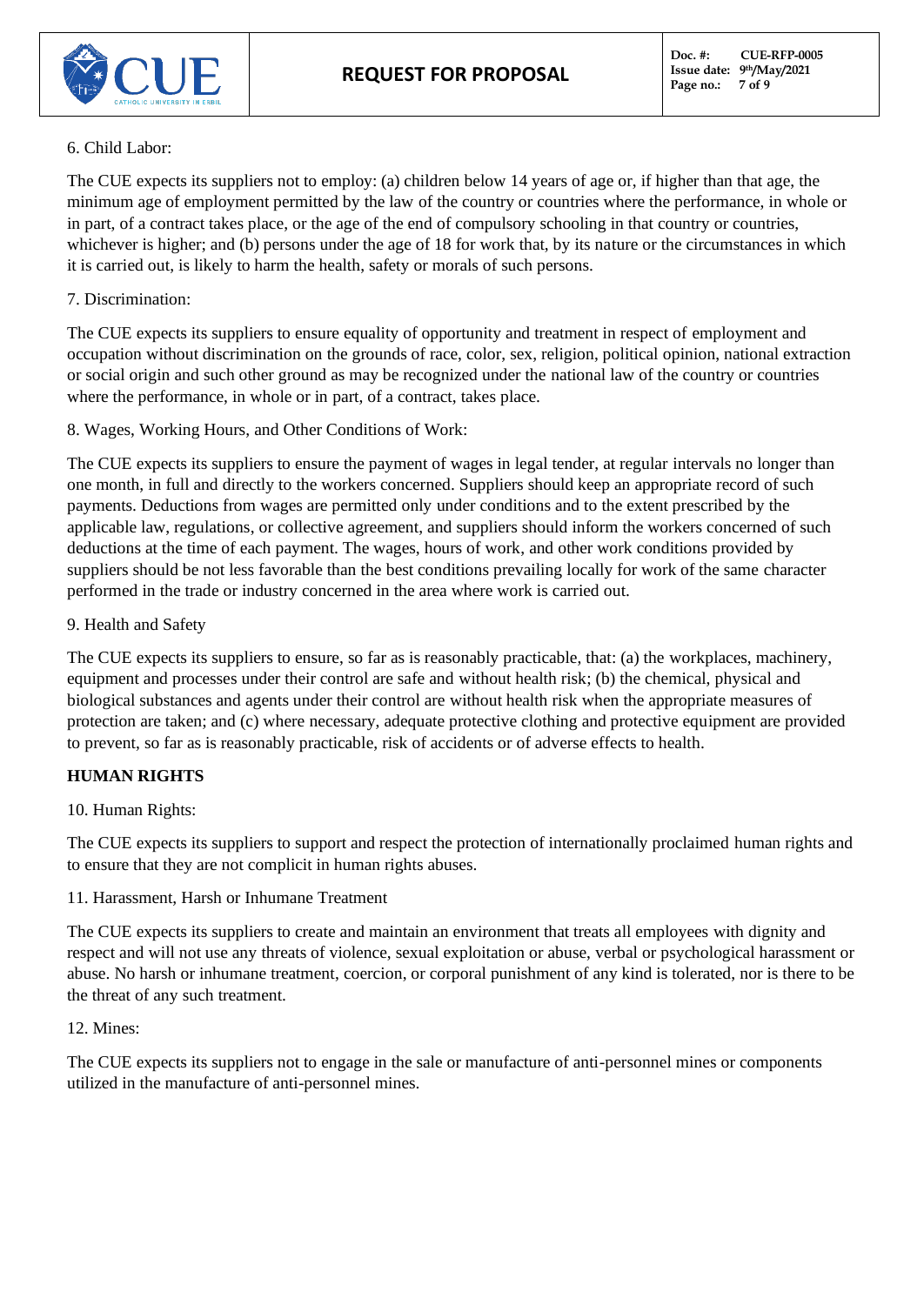

#### **Environment:**

13. Environmental:

The CUE expects its suppliers to have an effective environmental policy and comply with existing legislation and regulations regarding protecting the environment. Suppliers should, wherever possible, support a precautionary approach to environmental matters, undertake initiatives to promote greater environmental responsibility, and encourage the diffusion of environmentally friendly technologies implementing sound life-cycle practices.

14. Chemical and Hazardous Materials

Chemical and other materials posing a hazard if released to the environment are to be identified and managed to ensure their safe handling, movement, storage, recycling or reuse and disposal.

#### 15. Wastewater and Solid Waste

Wastewater and solid waste generated from operations, industrial processes and sanitation facilities are to be monitored, controlled and treated as required before discharge or disposal.

#### 16. Air Emissions:

Air emissions of volatile organic chemicals, aerosols, corrosives, particulates, ozone-depleting chemicals and combustion by-products generated from operations are to be characterized, monitored, controlled and treated as required prior to discharge or disposal.

#### 17. Minimize Waste, Maximize Recycling

Waste of all types, including water and energy, are to be reduced or eliminated at the source or by practices such as modifying production, maintenance and facility processes, materials substitution, conservation, recycling and reusing materials.

## **Ethical Conduct**

#### 18. Corruption

The CUE expects its suppliers to adhere to the highest standards of moral and ethical conduct, to respect local laws and not engage in any form of corrupt practices, including but not limited to extortion, fraud, or bribery.

#### 19. Conflict of Interest

CUE suppliers are expected to disclose to the CUE any situation that may appear as a conflict of interest, and disclose to the CUE if any CUE official or professional under contract with the CUE may have an interest of any kind in the supplier's business or any kind of economic ties with the supplier.

#### 20. Gifts and Hospitality

The CUE has a "zero tolerance" policy and does not accept any type of gift or any offer of hospitality. The CUE will not accept any invitations to sporting or cultural events, offers of holidays or other recreational trips, transportation, or invitations to lunches or dinners. The CUE expects its suppliers not to offer any benefit such as free goods or services, employment or sales opportunity to a CUE staff member in order to facilitate the suppliers' business with the CUE.

#### 21. Post-employment restrictions:

Post-employment restrictions may apply to CUE staff in service and former CUE staff members who participated in the procurement process, if such persons had prior professional dealings with suppliers. CUE suppliers are expected to refrain from offering employment to any such person for a period of one year following separation from service.